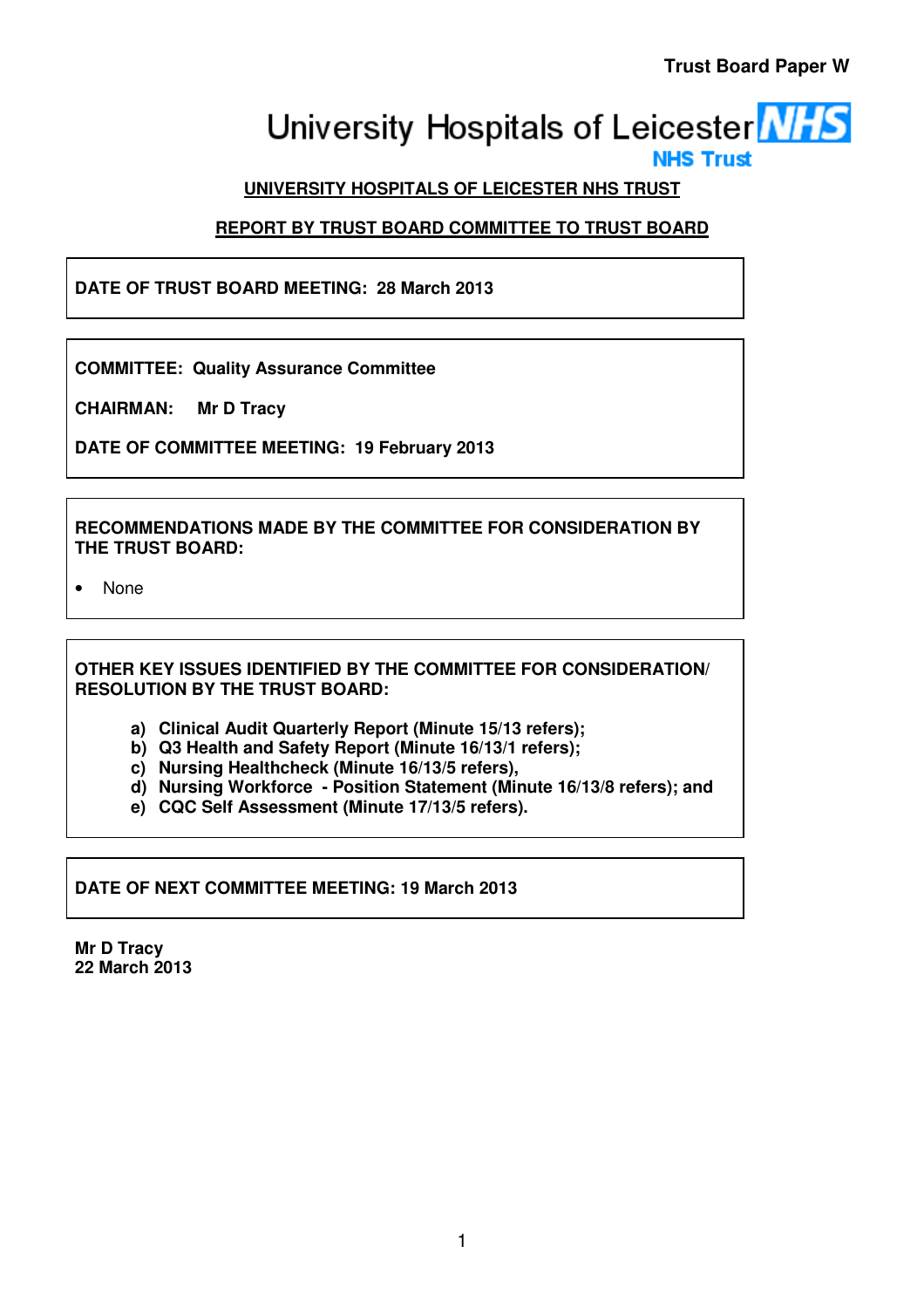# **UNIVERSITY HOSPITALS OF LEICESTER NHS TRUST**

# **MINUTES OF A MEETING OF THE QUALITY ASSURANCE COMMITTEE HELD ON TUESDAY 19 FEBRUARY 2013 AT 9:30AM IN THE LARGE COMMITTEE ROOM, MAIN BUILDING, LEICESTER GENERAL HOSPITAL**

# **Present:**

Mr D Tracy – Non-Executive Director (Chair) Mr J Adler – Chief Executive Dr R Palin – General Practitioner (non-voting member) Mr P Panchal – Non-Executive Director Ms J Wilson – Non-Executive Director

# **In Attendance:**

Dr B Collett – Assistant Medical Director Miss M Durbridge – Director of Safety and Risk Mr A R Harvey – Interim Trust Administrator Mrs S Hotson – Director of Clinical Quality Mr I Reid – Non-Executive Director Mrs C Ribbins – Director of Nursing Mr C Walker – Clinical Audit Manager (for minute 15/13)

# **RESOLVED ITEMS ACTION**

# **12/13 APOLOGIES**

Apologies for absence were received from Mr M Caple, Patient Adviser (non-voting member), Dr K Harris, Medical Director, Mrs S Hinchliffe, Chief Nurse/Deputy Chief Executive, Ms C Trevithick, Chief Nurse and Quality Lead, West Leicestershire CCG (non voting member), Mr M Wightman, Director of Communications and External Relations, Mr S Ward, Director of Corporate and Legal Affairs and Professor D Wynford-Thomas, Non-Executive Director and Dean of the University of Leicester Medical School.

# **13/13 MINUTES**

# **Resolved – that the Minutes of the meeting held on 22 January 2013 (papers A and A1 refer) be confirmed as a correct record.**

# **14/13 MATTERS ARISING REPORT**

 The matters arising report at paper B highlighted both issues from the most recent meeting and provided an update on any outstanding matters arising since 24 September 2012. The following matters were raised:-

- (a) Minute 06/13/3 Dr R Palin, GP raised concerns in relation to the provision of catering services in  $ED - it$  was noted that provision was seen as part of the nursing duties. Director of Nursing would respond in detail to the query outside of meeting **DN**
- (b) Minute 101/12/3 (re update on progress and plans for Caring at its Best) the Director of Nursing reported that discussions were on-going with a leadership development company a further update would be provided at the April 2013 QAC meeting. **DN**

# **Resolved – that the matters arising report and the actions above, be noted. DN**

# 15/13 **CLINICAL AUDIT QUARTERLY REPORT AND DASHBOARD**

Mr C Walker, Clinical Audit Manager, presented paper C which provided details of progress against delivering the UHL's clinical audit programme. The following key points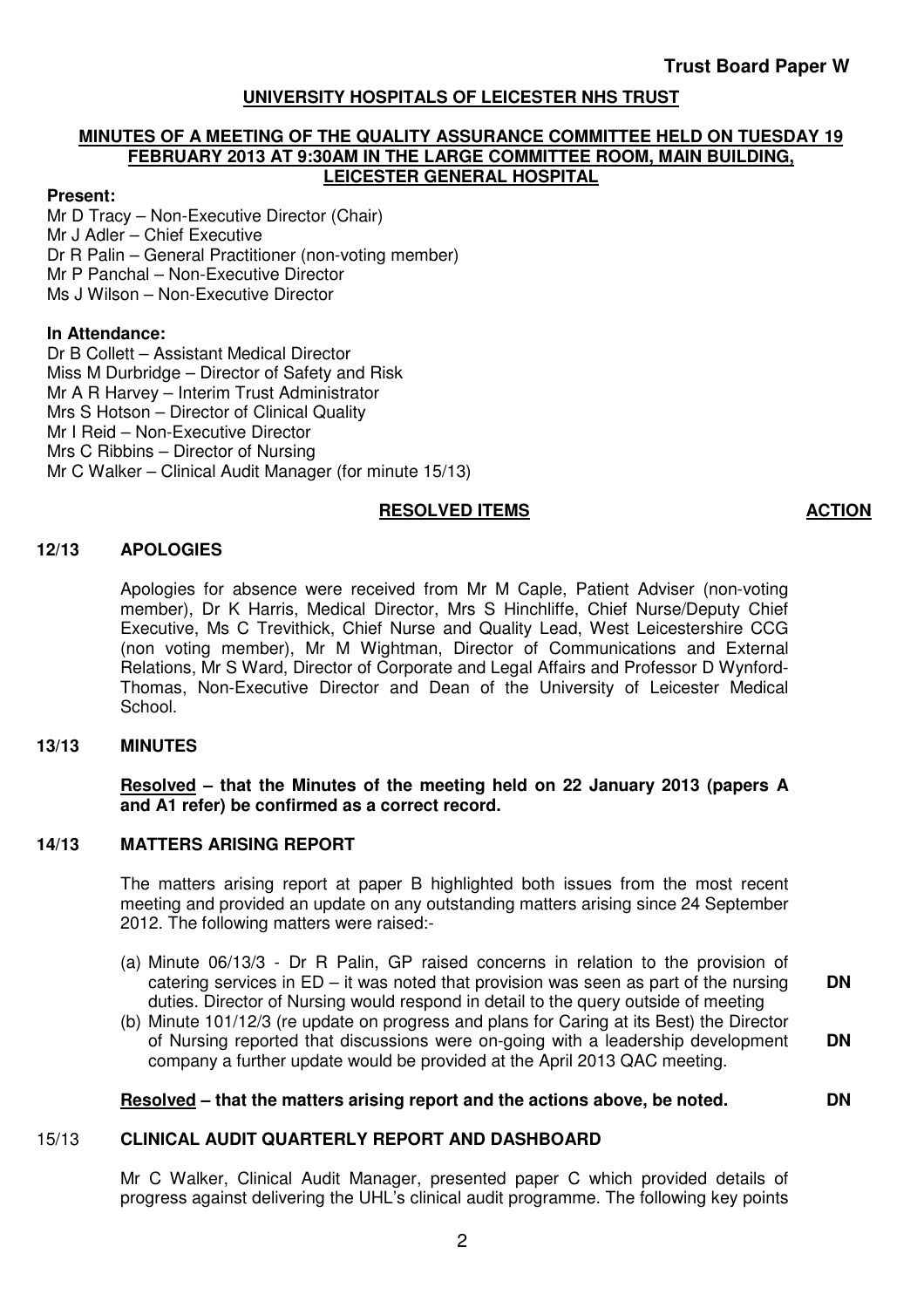were noted:

- 1) 980 audits registered on the UHL Clinical Audit Database currently "ongoing" or "to start" had been completed since 1st April 2012;
- 2) The number of clinical audits registered each quarter continued to rise;
- 3) The number of completed audits this quarter (n=97) was the highest recorded in Quarter 3 since the quarterly reports started in 2010/11;
- 4) The UHL performance score against the indicators monitored in the Clinical Audit Dashboard had improved 3 points this quarter;
- 5) The Acute Division had shown the biggest increase in performance score this quarter with Women's & Children's Division continuing to lead the way;
- 6) The Clinical Audit Dashboard was now part of the divisional quality and safety dashboards. Specialty performance was monitored by the Divisional Management Teams and issues addressed accordingly;
- 7) The % of audit action plans completed within agreed deadlines had risen by 5% this quarter;
- 8) Further work was required to ensure audit summaries were signed of by divisions in a timely manner as this was the main reason behind audits not being completed to schedule;
- 9) IT infrastructure to support clinicians using SharePoint needed to be reviewed; and
- 10) For the re-audits completed this quarter 67% (24/36) showed improvements in the results since the first audits.

 In considering the report the Committee felt that the report highlighted some positive aspects, although there were many areas where the RAG rating was stated as either red or amber and questions were raised as to the level of assurance that the report provided. In response, Mr Walker pointed out that the audit processes were subject to on-going review to ensure that challenges were appropriate and that duality of auditing did not occur. In respect of the current ratings, it was noted that there were some issues around data collection and assimilation which were gradually being resolved. The Chief Executive suggested that an exception report be submitted to the next meeting of the Committee detailing those areas where data submission was of concern.

# **Resolved that: -**

- **a) the report and recommendations be agreed and noted; and**
- **b) a report be submitted to the next meeting of the Committee detailing areas where data submission and/or collection was of concern. DCQ/ CAM**

# **16/13 SAFETY AND RISK**

# 16/13/1 Patient Safety Report

The Director of Safety and Risk presented paper D detailing:

- Quarterly patient safety data report
- NHS Change Dav
- Re-launch of 3636 staff concerns reporting line
- Changes to complaints investigations by Public health Services Ombudsman
- Changes to ICAS
- 5 Critical safety actions update.

 In respect of the patient safety report, the Director of Safety and Risk informed the Committee that although the actual number of complaints was reducing, complaints activity remained high. There had been some negative impact arising from the publicity around the Francis Report, but this was to be expected. Mr P Panchal, Non-Executive Director, in noting that complaints received from ethnic minority communities appeared to be less than other communities, asked how the Trust actively engaged with such communities in order to proactively promote the Trusts complaints practices and whether complaints received were matched against a social breakdown of patients. The

**DCQ/ CAM**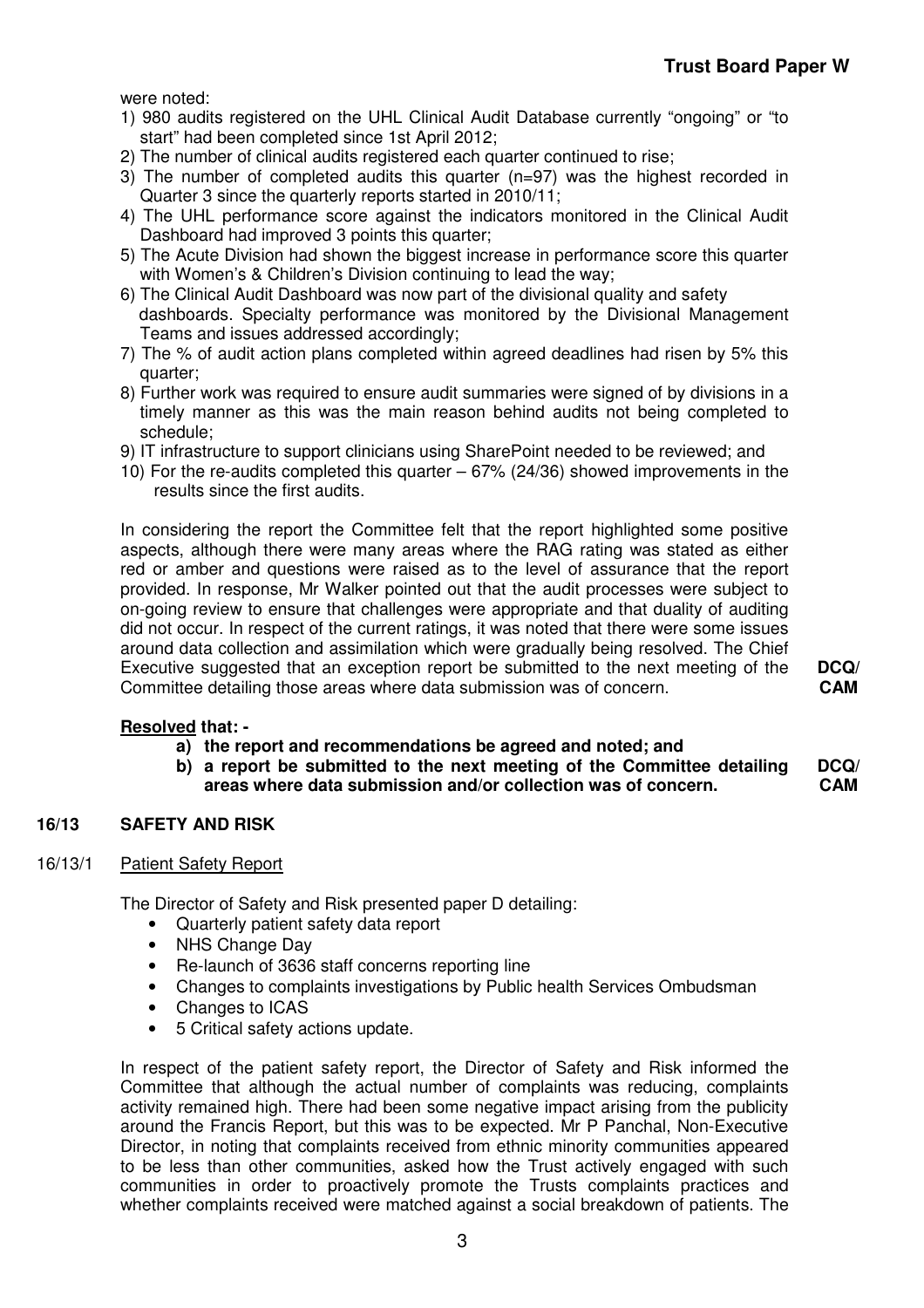Chief Executive suggested that this was an engagement issue that should be referred to the Director of Communications and External Relations.

The Committee noted the impending NHS Change Day on 13 March 2013, during which anyone in the NHS would be encouraged to undertake simple pledges that could improve their work environment by signing up to the NHS Change Day Pledge Wall. A link to a short video promoting the Change Day would be circulated to QAC members.

 In considering the relaunch of the 3636 patient safety concerns reporting line, the Committee noted the importance of the scheme and requested a breakdown of monitoring information, in particular, the rates of activity, areas of activity, improvement actions administered and reporting information to the QAC. The Director of Safety and Risk informed the Committee that activity as recorded and the data would be made available to QAC members. **DSR** 

 In considering the appendix to the report, which contained details of complaints, incidents, SUI's and claims, Ms J Wilson, Non-Executive Director suggested that future reports including a summary dashboard highlighting key areas of concern and that future consideration be given to the lessons implemented from Never Events.

# **Resolved that:-**

- **a) the report recommendations be noted and agreed;**
- **b) consideration be given to the provision of practical information to Committee regarding use of 3636 number; DSR**
- **c) known activity rates in respect of 3636 number be circulated to Committee members; DSR/TA**
- **d) issues surrounding engagement of sections of the community be passed to Director of Communications and External Relations for consideration; DSR/ DCER**
- **e) consideration be given to the inclusion of a summary dashboard in respect of patent safety matters on future reports; and DSR**
- **f) a report be submitted to a future meeting on lessons implemented from DSR/TA Never Events**

# 16/13/2 Health & Safety Statistical Report and Performance Indicators October-December 2012

 The Director Safety and Risk submitted paper E detailing key issues arising from the results of the Annual Health and Safety Management Risk Audit for 2012-13.

The following key points were noted:

- Accident trends had significantly decreased from 2011-12;
- Health and safety training attendance had improved; and
- Payouts due to successful litigation claims against the Trust had reduced.

 In considering the report the Committee stressed the importance of ensuring that there was full integration of Interserve staff into all of the practices and training that the Trust had to offer and that the learning protocols from reported incidents should be brought before the Committee.

# **Resolved that:-**

- **a) The report and recommendations be agreed and noted; and**
- **b) The learning protocols arising from the reported incidents be reported DSR/TA to a future meeting of the Committee.**
- 16/13/3 Report by Director of Safety and Risk

**Resolved – that this item be classed as confidential and taken in private DSR/TAaccordingly.**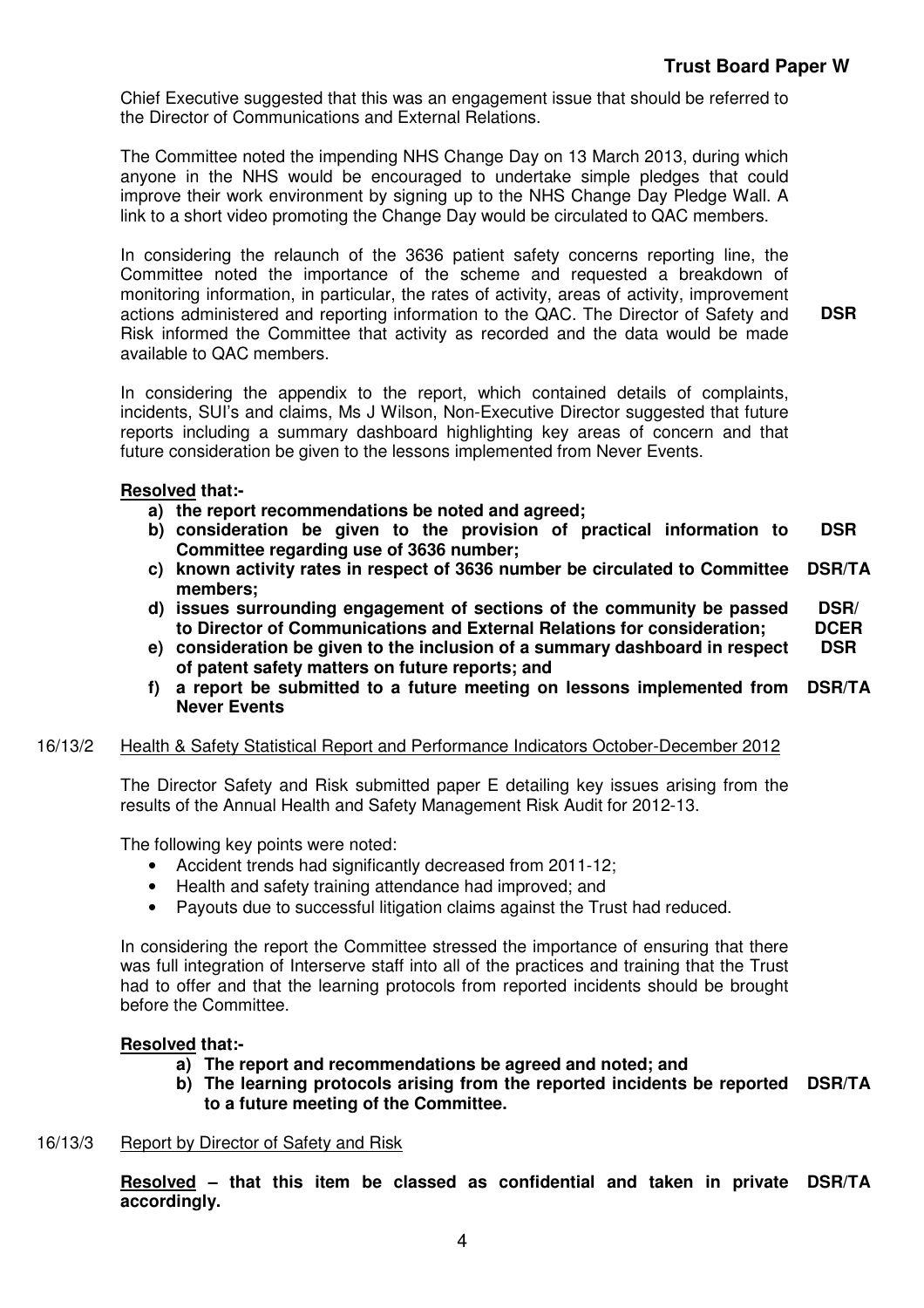# 16/13/4 Report by Director of Nursing

## **Resolved – that this item be classed as confidential and taken in private accordingly. DN**

# 16/13/5 Nursing Healthcheck

 The Director of Nursing submitted paper F providing the December 2012 status of ward positions relating to key monthly indicators.

In receiving the report the Committee requested details of the escalation processes that were in place, together with some form of narrative to provide a greater understanding of some of the issues reported.

# **Resolved that: -**

- **a) the report be noted;**
- **b) a report be submitted to the March 2013 meeting of the Committee detailing the escalation processes that were in place; and**
- **c) future position reports be reported on an exception basis to include a level of narrative to aid understanding of issues of key concern.**

# 16/13/6 Quarterly Report on Hospital Acquired Pressure Ulcers

 The Committee noted paper G submitted by the Director of Nursing outlining progress with the 2012/13 Pressure Ulcer Trajectory.

In receiving the report, the Committee noted issues in relation to equipment and considered that this should be brought to the attention of the Executive Team.

# **Resolved that: -**

- **a) the report and recommendations be approved; and**
- **b) the equipment issues highlighted in the presentation be reported to the Executive Team. DN**

## 16/13/7 The NHS Safety Thermometer and Prevalence of the Four Harms in UHL

 The Director of Nursing submitted paper H informing the Committee how the NHS Safety Thermometer had been implemented across UHL and detailing the prevalence of the four harms (falls, pressure ulcers, venous thromboembolism and urinary catheter acquired infections).

 It was noted that the Safety Thermometer had been designed to measure local improvement and reduction in harms over time and the Department of Health had set a target of (5% of patients being free from such harm). The current attrition rate for UHL stood at around 8% and the Committee were therefore concerned to see how this current rate could be lowered in order to meet the Department of Health's targets, particularly in the light of recent decisions to encourage the reporting of harm. The Committee agreed that the Safety Thermometer report should form part of its monthly standing committee items from March 2013 onward.

# **Resolved that: -**

- **a) the report be noted and the recommendations agreed; and**
- **b) the report be included as part of QAC monthly reporting programme. DN**

**DN** 

**DN** 

# 16/13/8 Nursing Workforce – Position Statement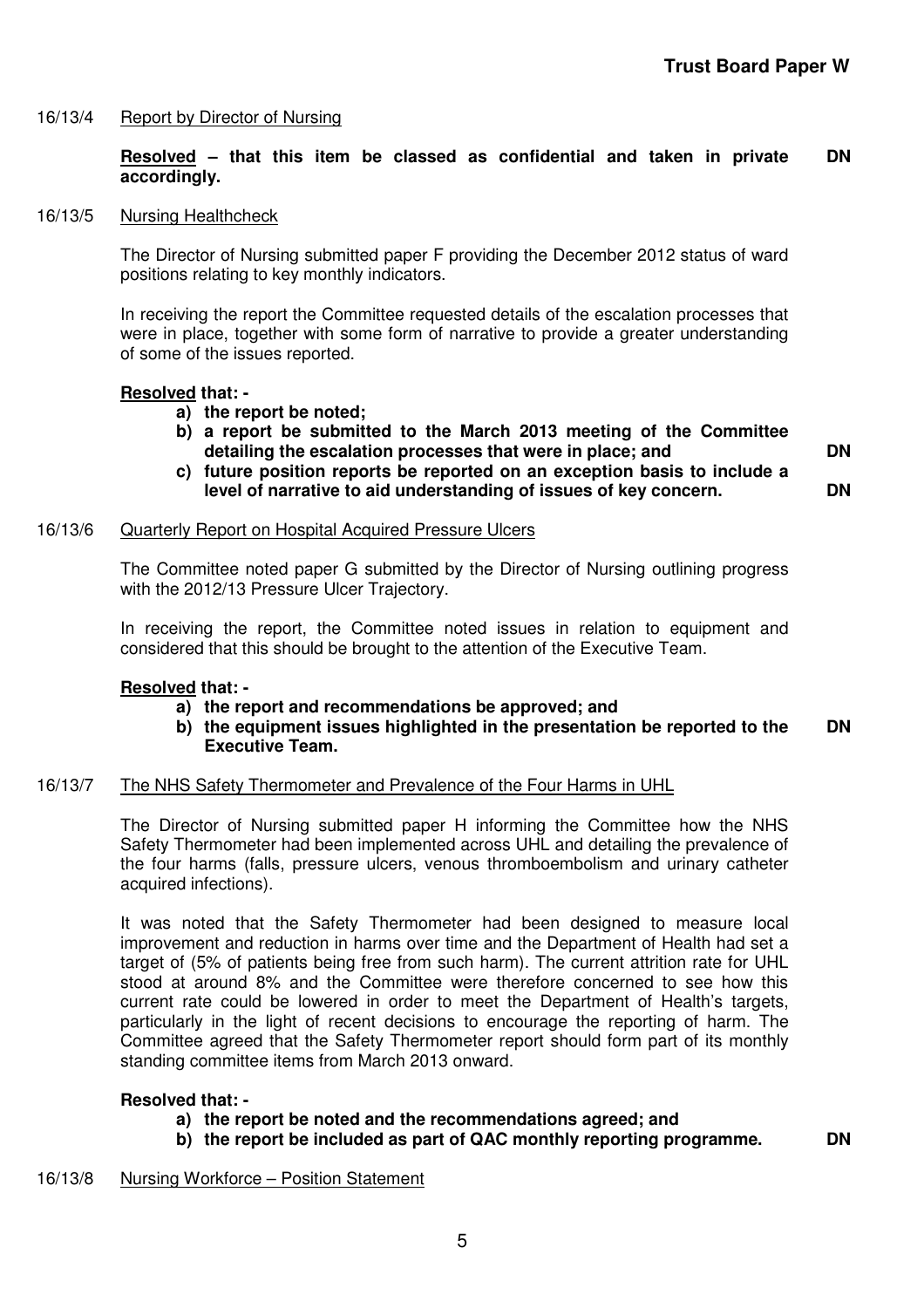The Director of Nursing submitted paper I which provided an overview of the nursing workforce position for UHL.

The Committee noted that the nursing vacancy situation had improved, but still stood at 266 which was having capacity affects across the Trust. It was noted that the shortage of nursing staff was a national rather than a local issue and the Trust was being very proactive in its approach to recruitment. Notwithstanding this, the Committee were of the view that it needed more detailed information on a ward by ward basis in order that the full effects could be accurately delineated.

# **Resolved that: -**

- **a) future iterations of the report vacancies table (Appendix 1) include RAG rating and detail broken down on a ward by ward basis and also include ratios in relation to what staffing levels should be /what they are and ratios of agency to employed staff; and DN**
- **b) a report of the nursing rate in ED be submitted to the QAC meeting in March 2013 DN/TA**

# **17/13 QUALITY**

# 17/13/1 Month 10 Quality and Performance Update

 In an oral update, the Director of Quality reported that three of the seven key priorities were to be reported to the next Trust Board. It was also noted that CQUIN threshold had been achieved.

# **Resolved - that the oral update be noted.**

# 17/13/2 Quality and Safety Commitment – Progress Report

The Director of Nursing submitted paper J updating the Committee on progress with the Quality and Safety Commitment and presented a high level overview plan covering the next few months.

In discussing the report the Committee noted that the next steps would be to:

- communicate individual action plans to CBU leads via divisional meetings which linked to other Trust priorities;
- present detailed actions plans and any resource required to deliver to February 2013 Trust Board; **DN**
- Roll-out initiatives and update Trust Board regularly on progress; and
- Link priorities to the quality contract for 2013/2014.

# **Resolved - that the report be noted**

# 17/13/3 Quality Account Timetable

 The Director of Clinical Quality presented paper K detailing changes to the 2011/12 Quality Account, a revision of the sharing protocols and detailing development of the 2012/13 Quality Account which would include the following priorities:

- Save Lives save 1000 extra lives in the next three years
- Avoid Harm avoid 5000 patient harm incidents in the next three years;
- Patient Centred Care treat all patients with dignity and respect so that 75% would recommend the Trust.

In discussing the issue, the Committee noted the increased emphasis on the quality of data, an issue emanating from the Francis report. The Committee also recommended that the report be submitted to the Audit Committee. **DCQ**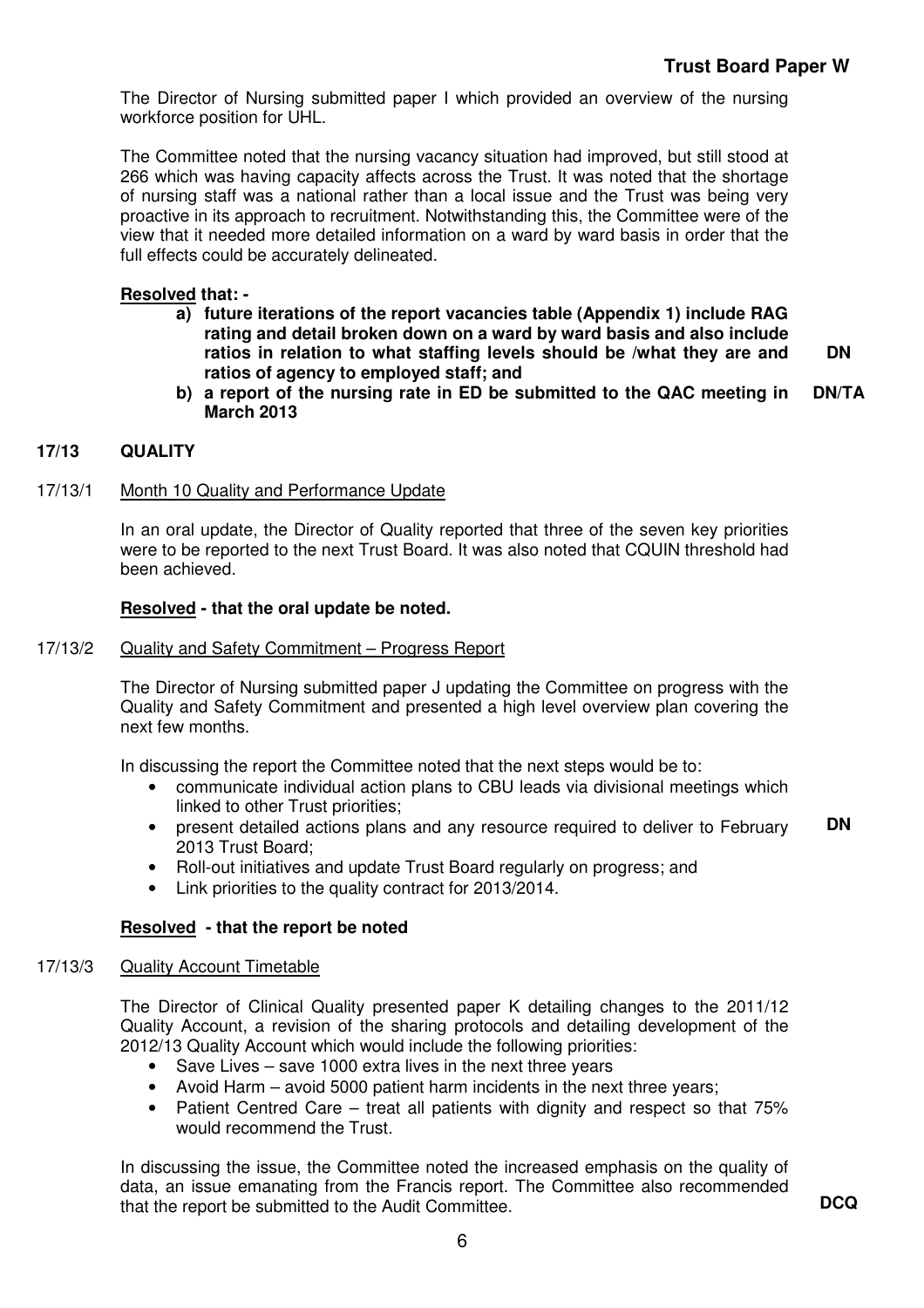# **Resolved that: -**

# **a) the report be noted; and**

# **b) the report be submitted to the April 2013 meeting of the Audit Committee. DCQ/TA**

# 17/13/4 External Assurance of UHL's Quality Governance Arrangements - Development of Plan to Address Actions

The Director of Clinical Quality presented paper L updating the Committee on the development plan to address actions arising from external assurance of the Trusts quality governance arrangements.

At the Board development session on the 31<sup>st</sup> January 2013, RSM Tenon had presented their report following a review of the Trusts quality governance arrangements. RSM Tenon had scored the Trust at 6.0 against the Quality Governance Framework. (authorisation required the Trust to achieve a score of 3.5 or less). RSM Tenon had proposed 26 recommendations and these will be presented to the March meeting of the Trust Board.

## **Resolved - that the report be noted and submitted to the meeting of the Trust Board in March 2013. TA**

# 17/13/5 Internal Self Assessment With the CQC Outcomes – Summary of Quarter 4

 The Director of Clinical Quality presented paper M which provided detail of the results of the self assessments completed at the end of January 2013 against CQC outcomes.

 The Francis report had provided a focus on the CQC and inspection process that may lead to changes in expectations from the CQC, however, until such changes had been clarified, the current internal assessment process would continue.

In considering the report, members asked for details of the process that was utilised in areas that claimed compliance, but where evidence was to the contrary. This would be clarified in the next report to the Committee.

# **Resolved - that the report be noted**

# 18/13 **PATIENT EXPERIENCE**

# 18/13/1 Quarterly Patient Experience Report

 The Director of Nursing presented paper N providing an update of patient and family feedback for the third quarter. The report focussed on progress made against the Patient Experience Workplan and was structured around feedback mechanisms, highlights of the corporate patient experience activity and updates from each Division on their Patient Experience Action Plans.

In considering the report the Committee:

- Noted the summary of progress and stressed the importance of leadership in driving patient initiatives;
- Requested further details as to how the learning from the work plans was disseminated across the Trust:
- Future reports highlight positive as well as negative patient experiences; and
- Requested an assurance that, given recent media publicity, the food supplied to patients was not cross contaminated.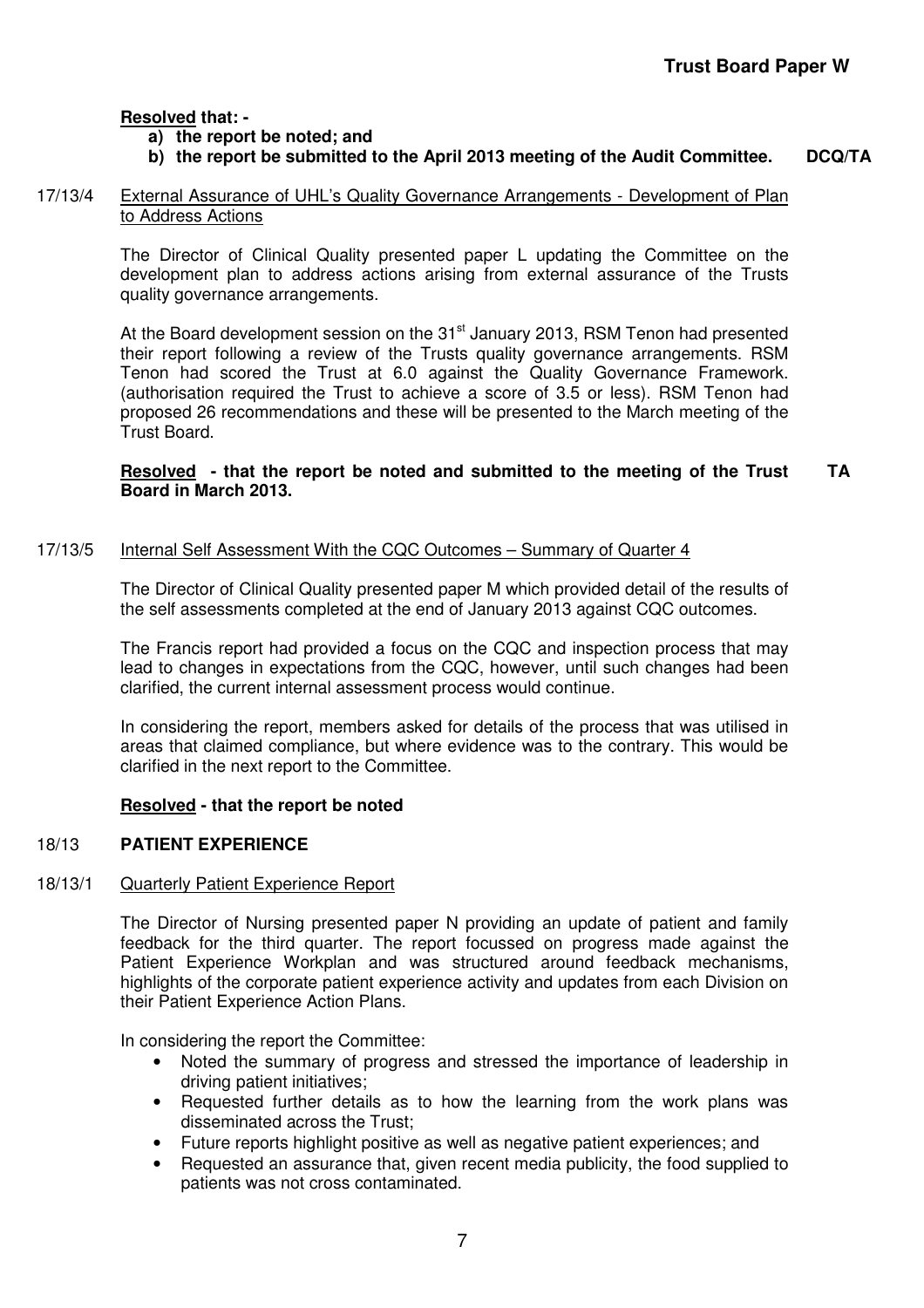In respect of the last point above, the Chairman pointed out that there was a need for assurance across the whole of the Facilities Management contract and this would be the subject of a report to a future meeting, although it was agreed that an assurance in regard to food contamination should be reported as soon as possible.

# **Resolved that: -**

- **a) the report be noted and the on-going implementation of the Patient and Family Experience Feedback Plan and the resulting initiatives to improve patient care be supported;**
- **b) future updates include patients positive as well as negative experiences; and**
- **c) assurance be sought in respect of the catering element of the Facilities Management contract at a future meeting.**

# 18/13/2 UHL Dementia Champions Network

 The Director of Nursing presented paper O, a proposal to implement a Dementia Champion Network in Leicester Hospitals. The proposal followed recommendations following the National Dementia Audit in 2012 and more recently Government support recognising that dementia champions were key to support care quality measures.

The role of Dementia Champion would be a voluntary role with a supportive network. Their role would primarily be:

- Promoting an enabling and supportive environment where people with dementia feel valued and understood;
- Promoting services that were designed around people with dementia to ensure their needs were met;
- Supporting people with dementia so they have personal choice and control and are involved in decisions about them; and
- Positively influence others, ensuring people with dementia are treated with dignity and respect at all times within their own work area and anywhere else across the organisation.

**Resolved - that the report be noted and the implementation of the Dementia Champion Network across UHL be endorsed.** 

### $19/13$ **ITEMS FOR INFORMATION**

# 19/13/1 Mechanisms for Monitoring Quality and Safety Issues Within the LLR Facilities Management Contract

 The Chairman reported that this paper (paper P) had been withdrawn and a more detailed reported would be submitted to the next meeting of the Committee.

# **Resolved – that a detailed report be submitted to the QAC meeting in March 2013**. **MD/TA**

19/13/2 Statutory and Mandatory Training Compliance

**Resolved - that the report (paper Q be noted and the Committee receive an updated progress report in May 2013. DHR/ MD/TA** 

# 19/13/3 Data Quality Report

**Resolved - that the report (paper R) be noted.** 

# **20/13 MINUTES FOR INFORMATION**